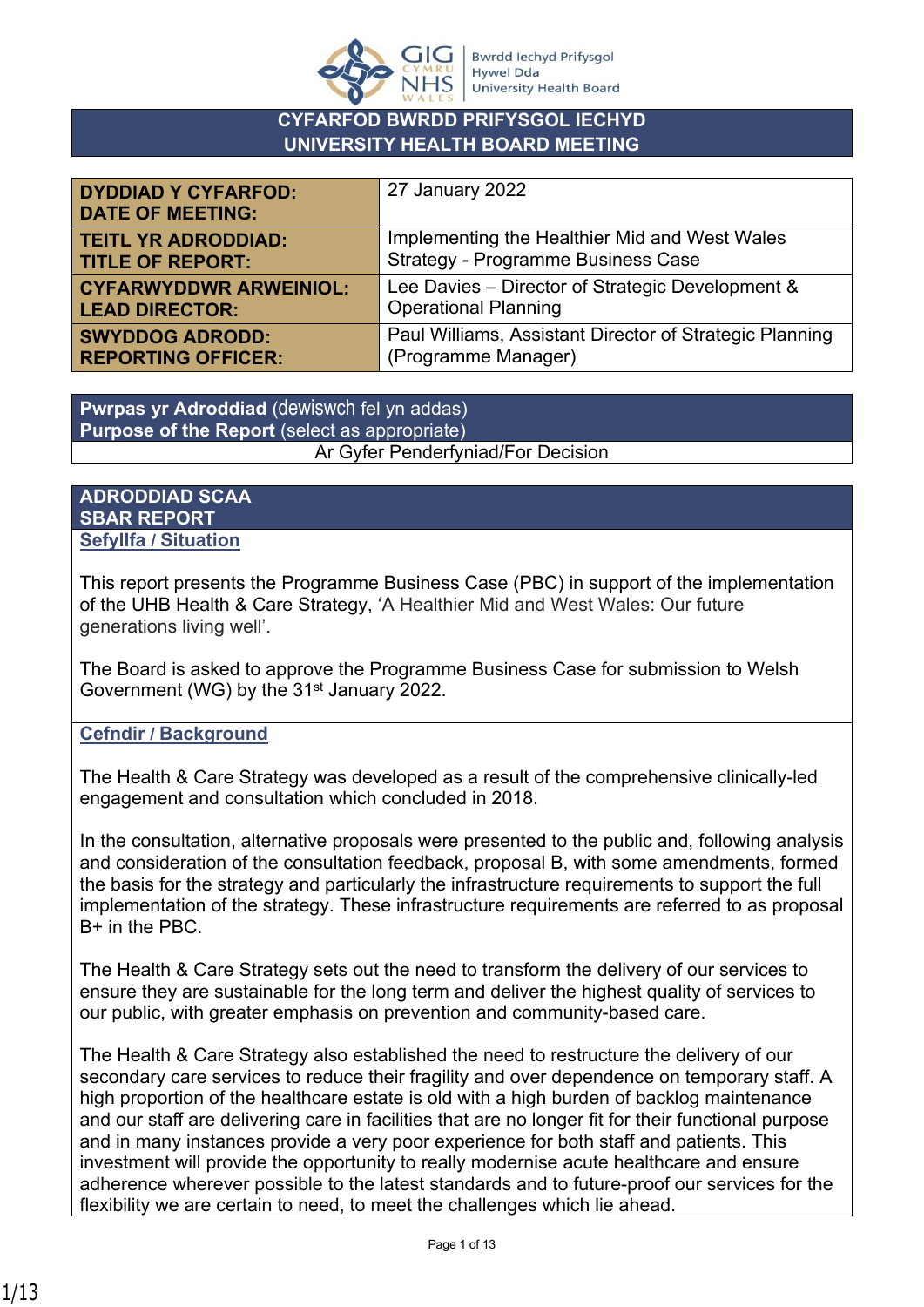To deliver against both the secondary and community-based healthcare ambitions, there is a need to secure significant change and modernise our healthcare estate infrastructure. The UHB must make a compelling case to WG to support the investment and there is a requirement to submit a series of business cases to WG. The PBC presented to Board is the first business case in this process. If approved by the Board and endorsed by Welsh Government, the UHB will have funding to proceed with further individual business cases to develop the capital investment requirements for our infrastructure aspirations.

We recognise that a significant period of time has passed since the approval of the Health & Care Strategy. Much of this period has included management of the COVID-19 pandemic. The Health Board has reflected on the learning gained through the pandemic and how this might impact on our strategy, both through the Discover Report 2020 and the 'Building a Healthier Future After COVID-19' engagement, conducted between May and June 2021. This reflection has reinforced the fact that our current configuration is unsustainable, that our estate is not fit for purpose and that the UHB therefore needs to progress the infrastructure investments to deliver the Health & Care Strategy for the long term.

The Board also agreed the Bronglais General Hospital (BGH) Strategy in November 2019 and whilst the PBC does not replicate this detail, it is entirely consistent, and the BGH Strategy remains an important part of the delivery of the Health & Care Strategy.

Specific planning objectives relating to this work have been endorsed by the UHB or are subject to approval at January 2022 Board;

- 5C Produce and agree final business cases in line with the vision and design assumptions set out in 'A Healthier Mid and West Wales' for:
	- $\triangleright$  the repurposing or new build of GGH and WGH
	- $\triangleright$  implementation of a new urgent and planned care hospital (with architectural separation between them) within the zone of Narberth and St Clears. Work with partners to develop and address access, travel, transport and the necessary infrastructure to support the service configuration taking into account the learning from the COVID pandemic (See specific requirements 5ci, 5cii) Develop plans for all other infrastructure requirements in support of the health and care strategy.
	- 5Ci Ensure the new hospital uses digital opportunities to support its aims to minimise the need for travel, maximise the quality and safety of care and deliver the shortest, clinically appropriate lengths of stay.
	- 5Cii Implement the requirements of 'My charter' to involve people with a learning disability in our future service design and delivery.
- 5F Fully implement the Bronglais Hospital strategy over the coming 3 years as agreed at Board in November 2019 taking into account the learning from the COVID pandemic.
- Proposed new planning objective By March 2023, develop and implement Integrated Locality Planning groups, bringing together Clusters, Health, Social and Third Sector partners with a team of aligned Business Partners. Establish a clear and agreed set of shared ambitions and outcomes for the population aligned with national and regional priorities across the Whole System triangle model articulated in a co-owned Integrated Locality Plan. The Integrated Locality Planning Groups will agree a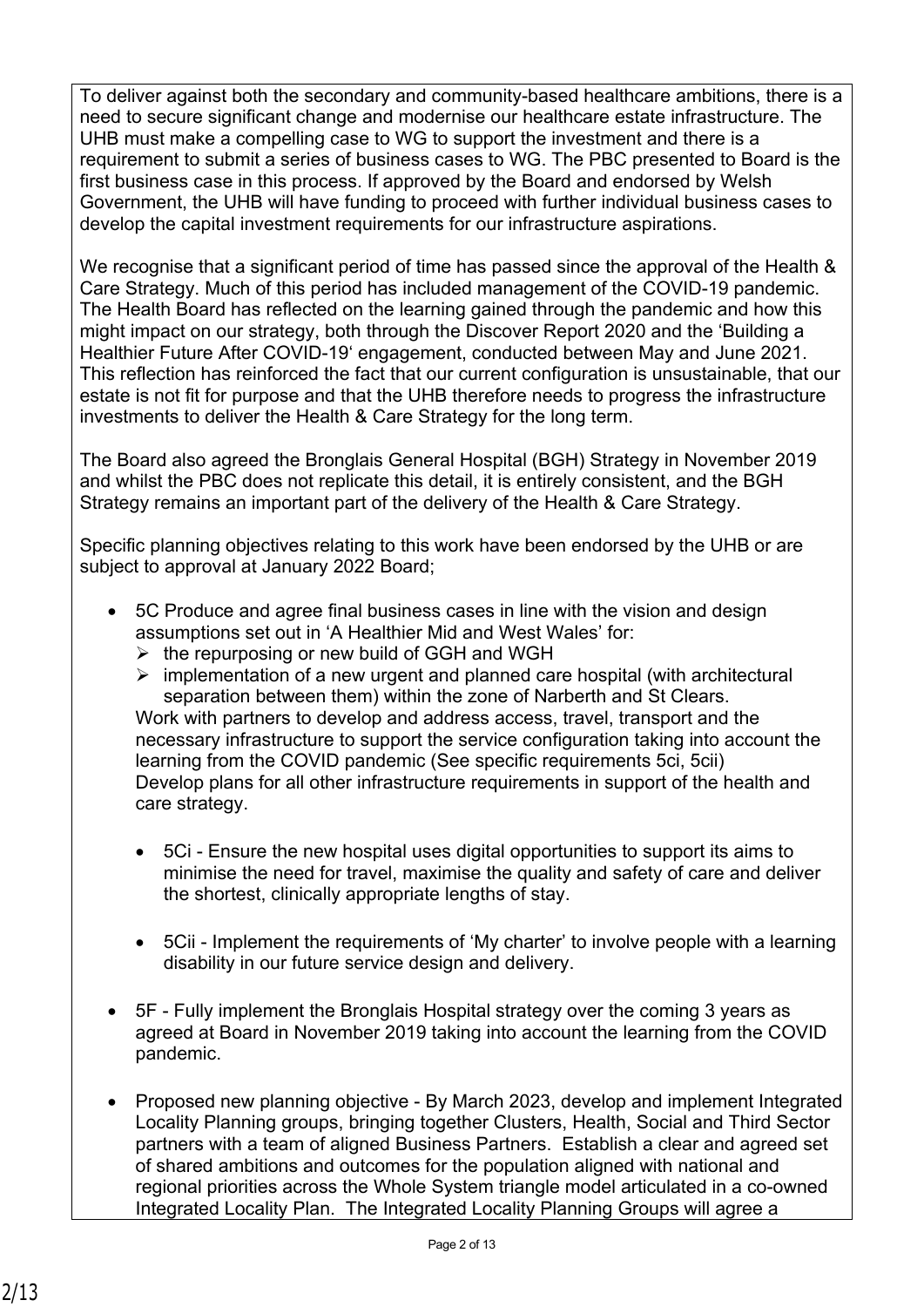collective shared budget to support delivery of the Plans, including commissioning of services, and will demonstrate delivery of the following priorities. The Integrated Locality Planning groups will operate within a revised framework of governance which will be developed in conjunction with the national Accelerated Cluster Programme:

- $\triangleright$  Connected kind communities including implementation of the social prescribing model
- $\triangleright$  Proactive and co-ordinated risk stratification, care planning and integrated community team delivery
- $\triangleright$  Single point of contact to co-ordinate and rapidly respond to urgent and intermediate care needs to increase time spent at home
- $\triangleright$  Enhanced use of technology to support self and proactive care
- $\triangleright$  Increased specialist and ambulatory care through community clinics

In producing the PBC, more information is now available on the likely timelines for submission of the Full Business Cases required to achieve the planning objectives and their completion. The date included in the PBC is March 2026, which takes into account the alignment of the business case process with the land identification and planning approval process for the new urgent and planned care hospital.

The PBC has been developed through a robust governance structure under the leadership of the Chief Executive as Senior Responsible Owner, the Lead Executive (Director of Strategic Development & Operational Planning) and Programme Manager (Assistant Director of Strategic Planning).

Reporting has been through the Programme Group, Strategic Development and Operational Delivery Committee (SDODC) and periodical progress reports to the Health Board.

The Programme was subject to an external Programme Assessment Review (PAR) in September 2021, organised through the Welsh Government Assurance Hub. The process involved the review of programme documentation and interviews with key individuals, including the SRO and Lead Executive. The review concluded in a very positive report with an amber delivery confidence rating.

A comprehensive presentation supports this SBAR and provides more detail on the key components of the Programme Business Case.

### **Asesiad / Assessment**

The PBC has followed Welsh Government Infrastructure Investment guidance and is based on the five-case business model:

- Strategic Case
- Economic Case
- Management Case
- Commercial Case
- Financial Case

The summary of each 'case' is contained in an Executive Summary, which seeks to present the main headlines of the PBC in a summarised format. As the individual 'cases' have been developed they have been shared with colleagues in WG who will be coordinating the scrutiny process for the PBC, to try to ensure a 'no surprises' approach and to pre-empt issues where possible. Notwithstanding this, the PBC will go through a robust review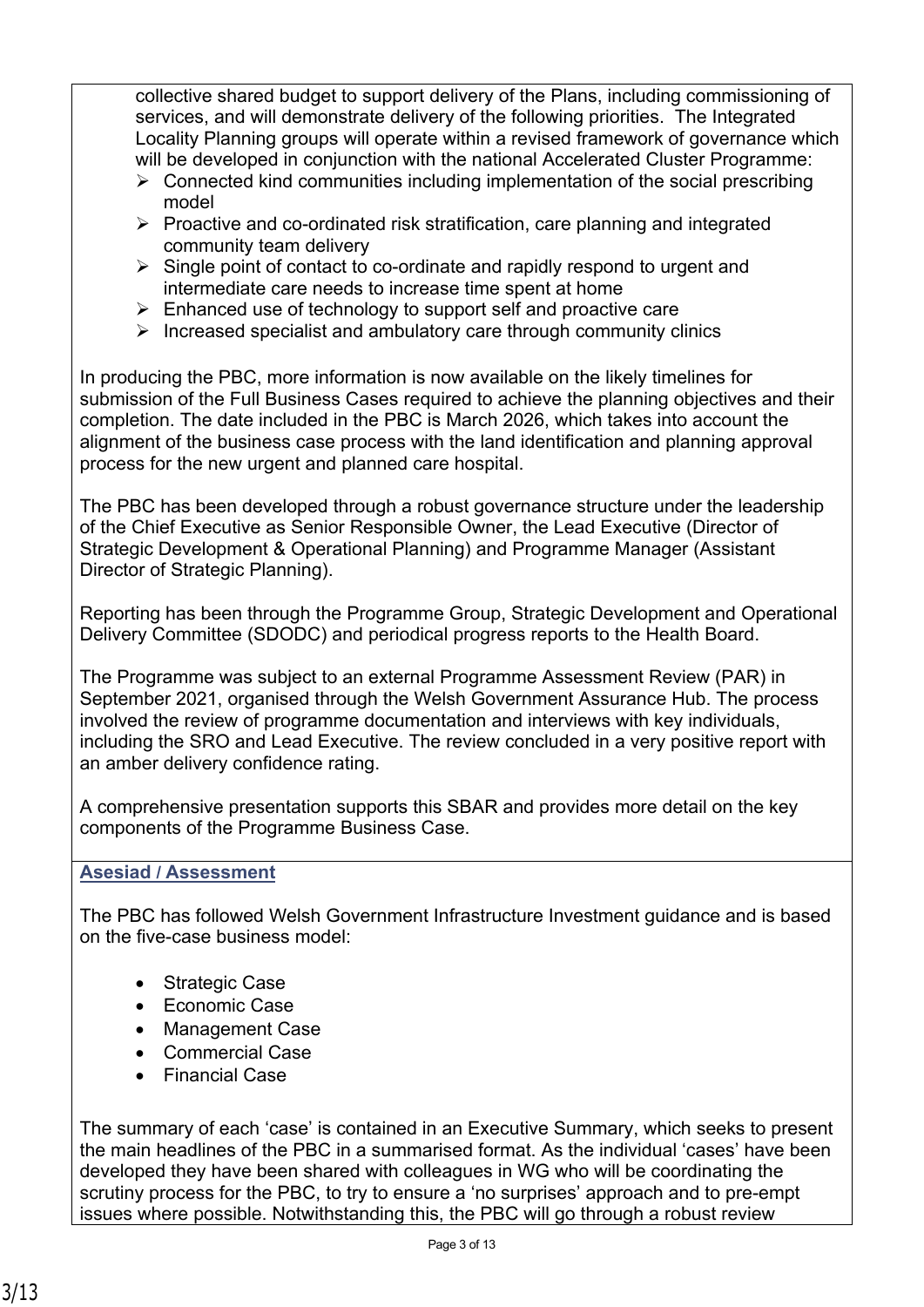process with WG before the commitment of significant funds to develop the next stage of business cases.

Probably the most important component of the PBC is the strategic case as this sets out the case for change and the strategic imperative of our Health & Care Strategy, which can only be achieved with infrastructure investment and workforce redesign.

The main messages in the PBC are as follows:

### **Strategic Assessment and Strategic Case**

The essence of the Strategic Case is to set out the case for change and need for strategic investment.

In order to make a generational shift to a wellness system we need to invest in primary and preventative care to reduce need over the long term, whilst simultaneously investing in a community model to increase efficiency of the system and improve patient experience. At present, a great deal of our resources are locked-up in an inefficient hospital system which is unsustainable, both clinically and financially.

The infrastructure to support the achievement of our strategy was determined through consultation and consists of:

- Investment in community facilities.
- Change in function at Glangwili and Withybush Hospitals which will strengthen our ability to deliver same day emergency care for ambulatory sensitive conditions, as well as provide step-up and step-down beds for patients requiring additional support in a non-acute hospital setting.
- Improvements to Bronglais and Prince Philip Hospitals and our community facilities to support the right care at the right time in the right place with the goal of increasing time spent at home whilst also improving the experience of staff and patients in the acute setting.
- A new Urgent and Planned Care Hospital that will provide design separation between planned and urgent care, enabling us to ring-fence and reduce waiting times and respond to unscheduled care. A better environment will improve the quality of care and patient experience.
- Consolidating acute services from 4 sites to 3 to ensure more sustainable and improved acute services.

The Strategic Case articulates our Health and Care, Workforce, Estates, Digital and Environmental cases for change as follows:

## *Health and Care*

Our current position presents us with five key (but not exclusive) health and care challenges:

- Historical configuration of services;
- Demographics and ageing population;
- Stalling life expectancy improvements and health inequalities;
- Recovery and learning from COVID;
- Balance of system and learning from other health systems

The current configuration of services in Mid and West Wales is based upon the health care system developed over 50 years ago. At the time the model of health care in the UK was based upon a network of District General Hospitals, of 600-800 beds, serving populations of 100,000 – 150,000. Since that time the reliance on hospital beds has reduced substantially across the UK - around 75% fewer beds occupied - as services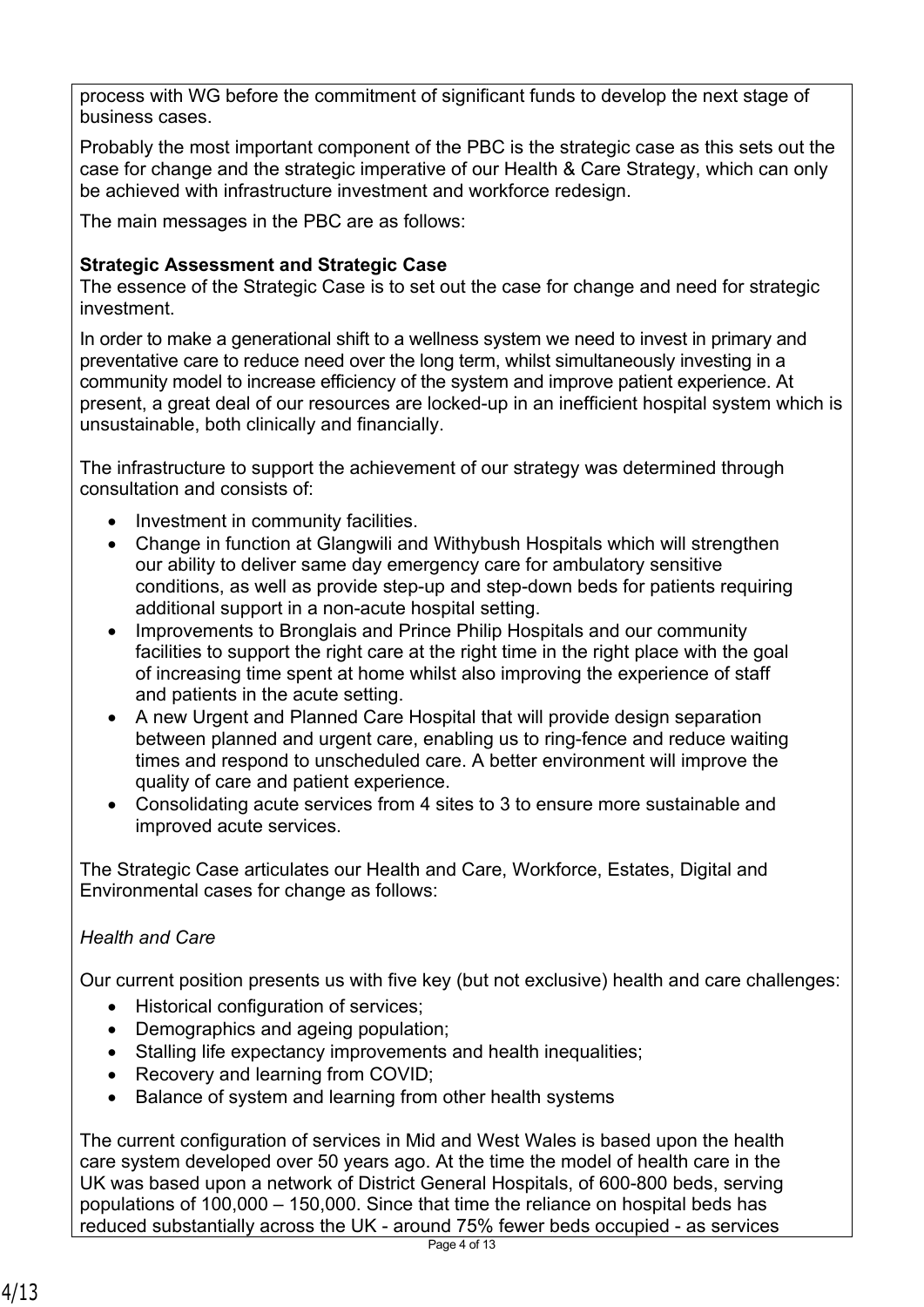have become more efficient and care has shifted towards prevention and community settings. At the same time, increasing life expectancy, higher clinical standards and the emergence of new treatments and technologies has meant greater acuity and complexity for those patients in hospital, more clinical specialisation and a trend towards consolidation of services to provide higher quality and more timely services.

The Health Board has four small to medium-sized acute hospitals, each with its own medical take, and three Emergency Units plus a busy 24/7 Minor Injury Unit. No other part of Wales has a higher number of acute sites per capita, and across the UK a population of under 400,000 would typically be served by 1-2 Emergency units and the same number of medical and surgical emergency units. The inevitable consequence of this is duplication, a diluted workforce, non-compliance with modern standards and fragile services and it is much more expensive. Equally the lack of scale on any of our hospital sites makes it difficult to develop new service models which could benefit our population.

We anticipate these trends will continue: standards and expectations will rise; hospitals will become more acute and complex; and modern services will need a higher intensity of staffing, greater expertise and access to specialist equipment. Our Strategy sought to recognise both this reality and our unique geography and establish the health system of Mid and West Wales for the next 50 years.

Our experience through the pandemic has caused us to reflect on our Strategy and brought into sharp focus some of the transformational opportunities and limitations of our current system. Over the past two years we have seen a dramatic acceleration in the utilisation of digital technologies, far exceeding what we had previously envisaged. This reinforces our strategic intention to move services closer to home and our design assumption to reduce physical outpatient attendances and, where they are required, provide the majority in community settings.

Equally, it has never been clearer that extended hospital stays are potentially harmful to patients and the system has demonstrated the opportunity for alternatives to admission and early discharge to community settings. It has also, however, exposed the vulnerabilities in the current system. Most notably: the infection risks and poor patient experience associated with outdated and cramped estate; the limitations of physically constrained and inflexible buildings; the lack of surge capacity; the workforce deficits and lack of resilience; and the inability to protect and segregate elective pathways from emergency pressures.

*Workforce:* our workforce is at the very heart of our organisation; however, we know that securing the right mix of skilled staff to provide our services is one of our biggest challenges. We run with a deficit of approximately 950 WTE, which produces an unsustainable reliance on agency staff, bank and overtime. Our workforce is ageing, with a third of our staff over 51. In the long term, we need to spend our financial allocation differently on workforce and reskill our staff to both support the community model and address gaps in secondary care, so that our staffing model is sustainable.

The workforce annex is still in development as it is a 10-year Workforce Plan being developed in parallel with the Integrated Medium Term Plan (IMTP). It will, therefore, be available following Board approval of the IMTP in March 2022.

*Estates:* Our estate encompasses four main hospitals, two integrated care centres, five community hospitals and a number of smaller facilities. Many of our clinical areas are non-compliant against current healthcare design guidance, and this has an impact on both service delivery and patient and staff experience. Almost 40% of the estate is over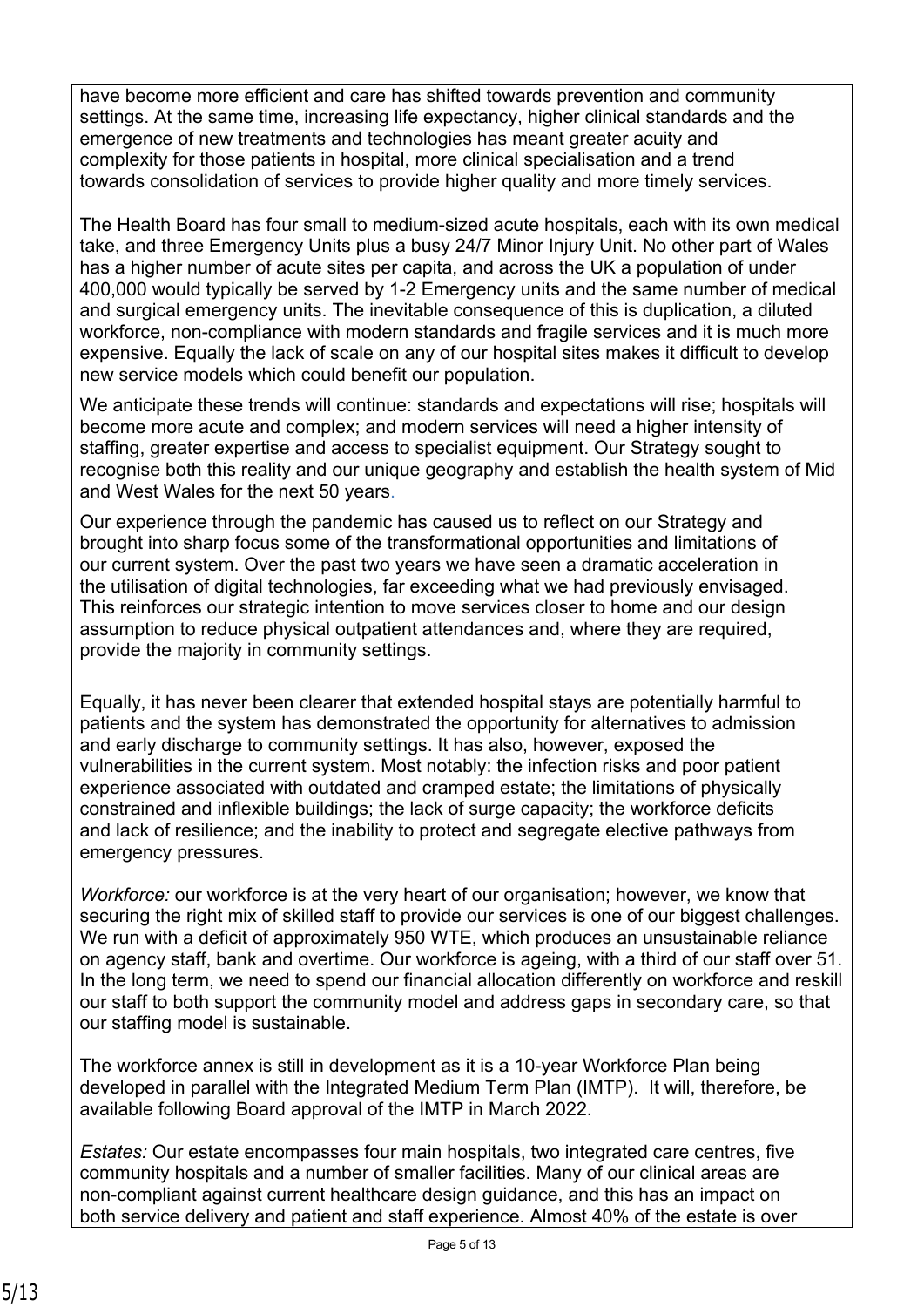50 years old, with more than £82m current backlog maintenance outstanding. Facilities often fall short of modern technical standards and also fall short of the latest functional standards for modern healthcare.

We will not be able to sustainably implement our Health & Care Strategy without significant investment in new and improved estate infrastructure.

*Digital:* technological innovation continues to move at an incredible pace and our business case needs to be ambitious to reflect this and to take advantage of the opportunities this offers.

We do not have a technology infrastructure which will enable us to meet the vision of our Health & Care Strategy by providing inpatient healthcare services in the home, community and outpatient ambulatory facilities; and meet the needs of the complex and very ill patients who will continue to need acute inpatient services. We need a digital infrastructure which will enable us to connect with patients/citizens and integrate digital technologies into traditional hospital services to create a health system without walls, through innovations such as wearables and microfluidic sensors; cloud-based, interoperable electronic health records; and use of technology to simplify admission, discharge, and other processes.

We want to establish a Hywel Dda Digital Ecosystem comprising Digital Home, Digital Ward, Digital Hospital and Digital Community, with partners from health and social care, industry, academia, local authority and third sector organisations. Ensuring digital inclusion for our communities will be an important factor to maximise benefits for healthcare, whilst we also recognise that digital provision will not be appropriate for all of our population.

*Environmental:* we cannot meet WG strategic targets of net carbon zero by 2030 unless we implement this programme of change.

Our estate heating systems are highly carbon inefficient and will have to be replaced ahead of 2030 if we are to meet the NHS Wales 2030 Decarbonisation commitment. Net energy consumption of 491kWh/m<sup>2</sup> and carbon dioxide emissions of 107kg/m<sup>2</sup> rank highest compared to all other Health Boards in Wales.

Our well-being objectives for 2019/20 onwards recognise the need to increase the scale and pace of work to support decarbonisation and biodiversity by:

- Planning and delivering services to further our contribution to low carbon.
- Promoting the natural environment and capacity to adapt to climate change.
- Planning and delivering services to enable people to participate in social and green solutions for health.

Our ambitions for the new builds and refurbishments contained in the Estates Annex of this PBC will contribute towards a public sector wide net zero target by 2030.

We will incorporate principles of biophilic design into the new Urgent and Planned Care Hospital and other sites.

Transport strategy will also be key, ensuring we work in partnership with public transport providers to facilitate a substantial increase in the number of staff and patients using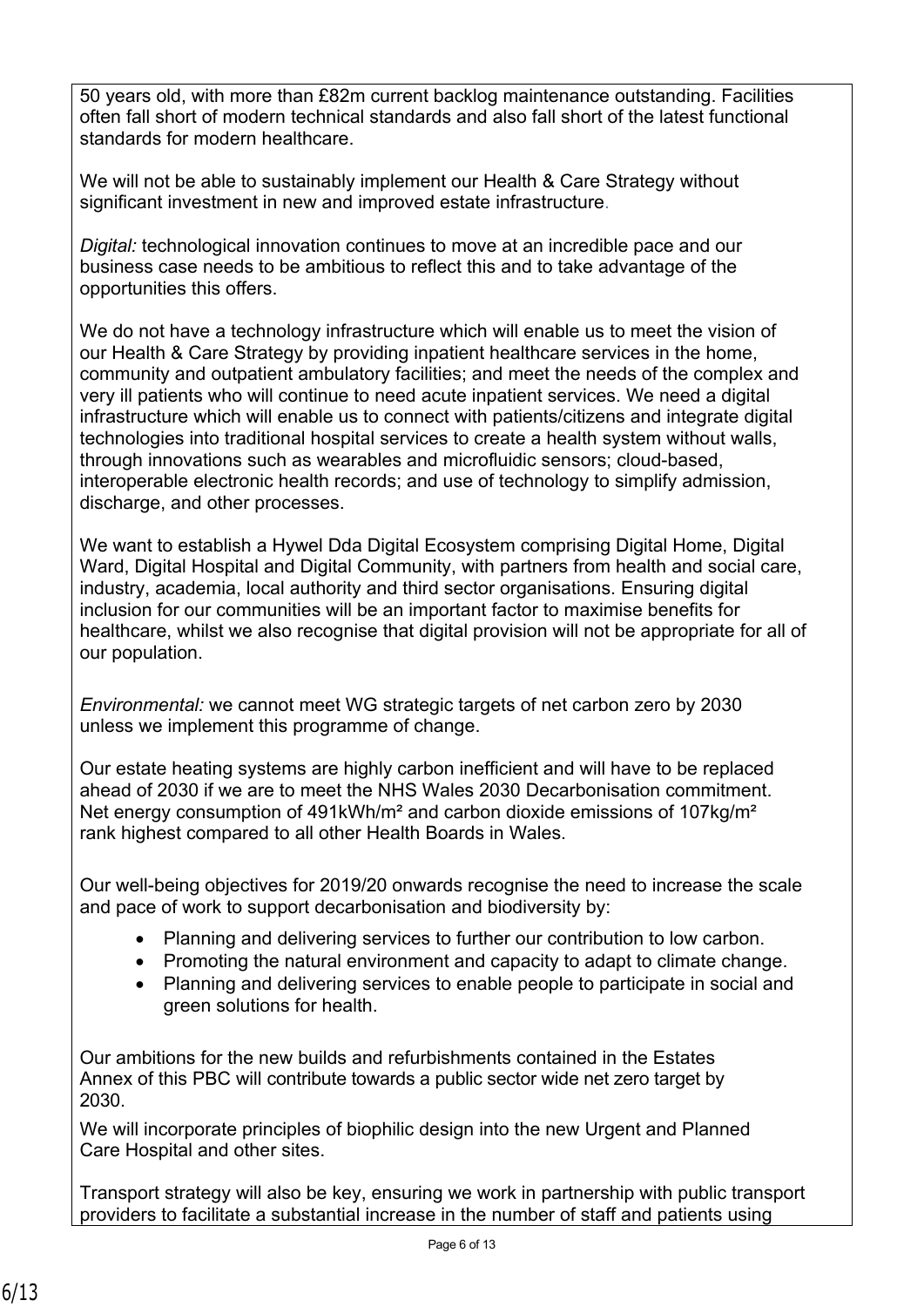public transport to access new and existing infrastructure.

These key drivers for change underpin the Spending Objectives (which mirror the UHB's Strategic Objectives) and critical success factors (which reflect WG business case guidance) which go on to be utilised in the economic case.

### **Economic Case**

A range of scenarios has been agreed to be included in the PBC based on the outcome of the public consultation and which enable the UHB to set out the potential range of capital cost consequences of the plan of infrastructure developments. It was agreed with WG that other than do nothing and do minimum scenarios, the development scenarios should be consistent with the consultation outcome and the resulting Health & Care Strategy.

The scenarios included are:

- Do nothing for benchmark purposes only
- Do minimum for benchmark purposes only
- Three Proposal B+ scenarios, differentiated by the application of the Design Assumptions stated in the Strategy and primarily leading to alternative bed numbers and configurations. These are called the minimum, most likely and maximum efficiency scenarios. The minimum efficiency scenario retains planned day case surgery and endoscopy at each of Prince Phillip, Glangwili and Withybush Community Hospitals as well as the new Urgent and Planned Care Hospital.

All options have been assessed against the Spending Objectives and four Critical Success Factors referenced previously.

The PBC sets out a number of alternative implementation plans which primarily differ based on whether the repurposing of Glangwili and Withybush Hospitals is accomplished through refurbishment or new build solutions. Capital costs have been estimated for both as the purpose of the PBC is to set out the potential capital cost range of the totality of the infrastructure developments. The indicative implementation plan driving as much development in parallel is as follows:

- Phased rollout of construction/repurposing of the network of community hubs to be completed by the end of 2029
- New build Urgent and Planned Care Hospital in single phase construction available by the end of 2029
- Concurrent with the new Urgent and Planned Care Hospital, deliver new build community hospitals in Carmarthen and Haverfordwest also by the end of 2029.
- Once the Urgent and Planned Care Hospital and two new community hospitals are operational, reconfigure Prince Philip Hospital by the end of 2032.
- Bronglais Hospital is reconfigured concurrent with the new Urgent and Planned Care Hospital by spring 2031. This could be completed independent of the timescales for the new hospital.

It should be noted that with all the infrastructure developments the ambition is to meet the latest health building note standards, however the development opportunities for Bronglais Hospital remain significantly constrained and a development scenario has been included for this hospital to provide a capital cost estimate.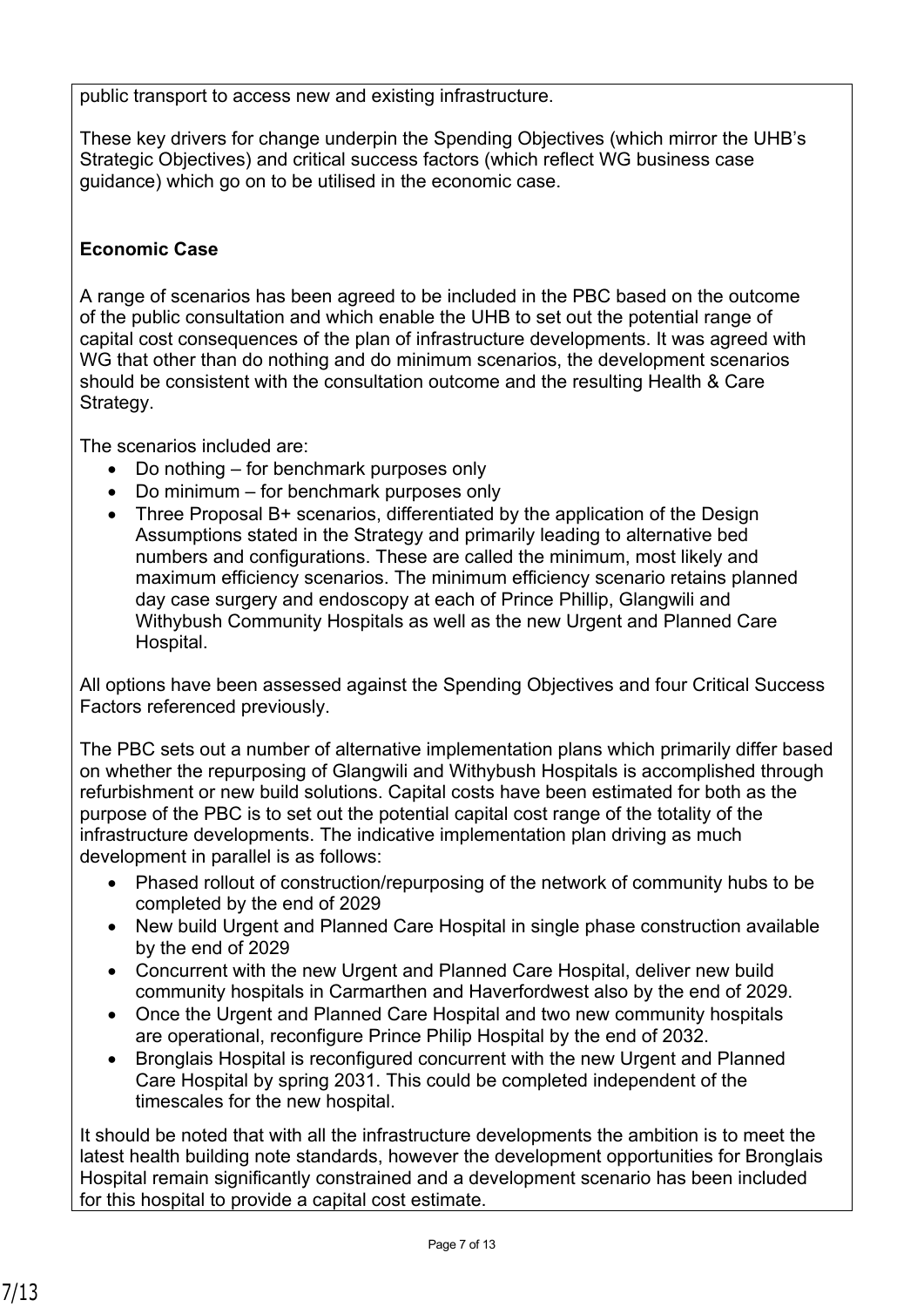Do nothing and do minimum scenarios do not comply with our Strategy and are therefore included for benchmarking purposes only and to comply with WG business case guidance.

### **Commercial Case**

The Commercial Case sets out a framework which will help us to structure our procurement strategies.

The PBC is predicated on infrastructure investment from capital funds. The UHB recognises, however, that in subsequent business cases for the individual infrastructure developments there will be a need to explore alternative funding solutions which might involve innovative finance solutions.

The PBC articulates the UHB's commitment to maximising social value through our procurement strategies which will include:

- Increase the proportion of spending with local suppliers, and more generative suppliers – SMEs, social businesses, worker-owned organisations and mutuals.
- Where possible ring-fence contracts for providers which support job opportunities for more vulnerable citizens.
- Seek Social Value commitments for suppliers to:
	- $\triangleright$  create new jobs for South-West Wales residents:
	- $\triangleright$  create new apprenticeships for South-West Wales residents, focused most especially on our most deprived communities;
	- $\triangleright$  upskill their workers and ensure talent is retained in South-West Wales.
- Adopt a hierarchy of intent for procurement spending:
	- $\triangleright$  South-West Wales first;
	- $\triangleright$  If not possible, wider Wales;
	- $\triangleright$  If not possible, outside of Wales.

## **Financial Case**

### *Capital costs*

Capital costs for the PBC at this stage for Option B+, based on the Functional Content and Schedules of Accommodation, are estimated to be in the range of £1,342m Maximum Efficiency New Build to £1,392m Minimum Efficiency New Build scenario without optimism bias and between £1,677m and £1,740m if a standard optimism bias of 25% is included. The do nothing and do minimum scenarios have also been costed - these are £58m and £655m respectively (without optimism bias) but would not resolve the estates functional suitability issues and would lead to further significant investment being required in the next 20 years.

### *Revenue costs*

We have undertaken a high level analysis of potential revenue costs associated with the development of the PBC. We have produced incremental revenue costs, ie calculated how much more compared with current spend each of the Minimum, Likely and Maximum Efficiency scenarios for Option B+ would be likely to cost. We have applied Patient Level Information & Costing System (PLICS) costs, based on FY 2019/20, to the Functional Content output. Costs have been applied to functional units and the end state has been costed. At this stage, the focus has been on 'in hospital' activity as the modelling activity only covers this element. As a consequence, some high-level assumptions have been made for other aspects of care.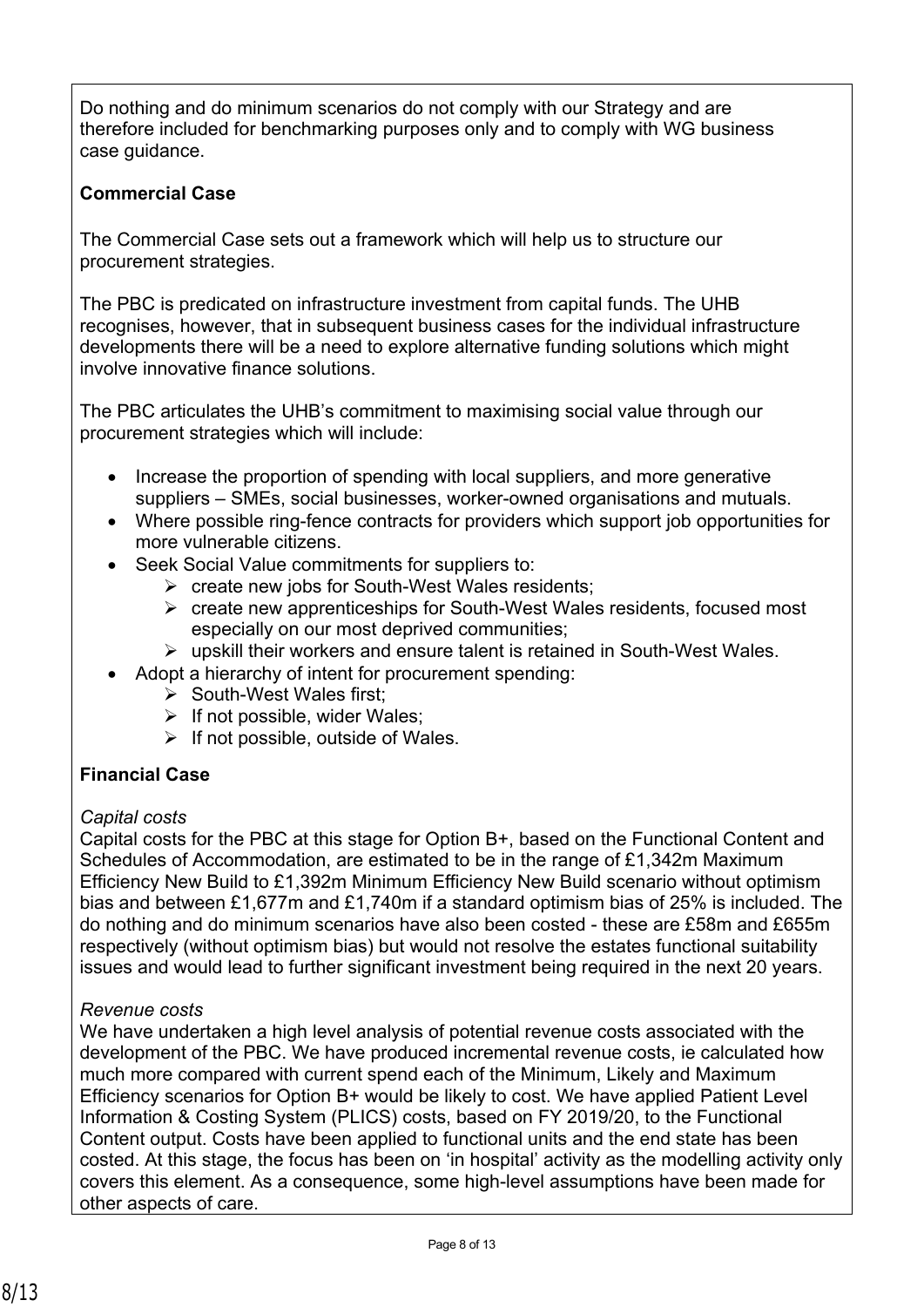The potential revenue costs of the scenarios consider are as follows:

|                | Do<br><b>Nothing</b><br>£m | Do<br><b>Minimum</b><br>£m | <b>Minimum</b><br><b>Efficiency</b><br>£m | Likely<br><b>Efficiency</b><br>£m | <b>Maximum</b><br><b>Efficiency</b><br>£m |
|----------------|----------------------------|----------------------------|-------------------------------------------|-----------------------------------|-------------------------------------------|
| <b>Revenue</b> | Current                    | 50.3                       | 44.6                                      | 22.7                              | $-0.5$                                    |
|                | Cost base                  |                            |                                           |                                   |                                           |

This means that substantial efficiencies will be required for the University Health Board to deliver a sustainable financial position. PricewaterhouseCoopers (PwC) has reviewed our assumptions at this stage of development and has assessed that our position is reasonable. Given the current high-level modelling and re-design of the service model yet to be agreed, together with delivering the benefits from digital technologies, we believe this can be aligned to a sustainable position (in line with the £10m premium we believe will need to remain in place associated with Prince Philip Hospital).

| <b>Functional Unit</b>                                                                                                                                                  | Do<br>minimum<br>£m | <b>Minimum</b><br><b>Efficiency</b><br>Em | <b>Likely</b><br><b>Efficiency</b><br>£m | <b>Maximum</b><br><b>Efficiency</b><br>£m |
|-------------------------------------------------------------------------------------------------------------------------------------------------------------------------|---------------------|-------------------------------------------|------------------------------------------|-------------------------------------------|
| Sub-total (from economic<br>appraisal)                                                                                                                                  | 50.3                | 44.6                                      | 22.7                                     | $-0.5$                                    |
| <b>Health Board Deficit</b><br>(Roadmap)                                                                                                                                | 20.0                | 20.0                                      | 20.0                                     | 20.0                                      |
| Funding premium required for<br><b>Prince Phillip Hospital</b><br>(Roadmap)                                                                                             | $-10.0$             | $-10.0$                                   | $-10.0$                                  | $-10.0$                                   |
| <b>Additional Efficiencies</b><br>required through<br><b>Economies of Scale / Digital</b><br><b>Investment plus assumed</b><br>funding for Demographic<br><b>Growth</b> | 60.3                | 54.6                                      | 32.7                                     | 9.5                                       |

### **Management Case**

The UHB recognises the scale of challenge and resource requirements to achieve the level of ambition in the PBC. The UHB will build upon the programme structure that was put in place to deliver the PBC. However, this will need to be significantly enhanced to manage a significant number of business cases in parallel whilst also maintaining and updating the PBC itself.

The membership is also subject to review.

We will be seeking WG capital support for the establishment of the resources required to manage the programme as well as needing to supplement this from UHB funds.

Also included in the management case is the management of risks, which the UHB will have to adhere to; the headline programme risks are set out in the slide pack supporting this SBAR.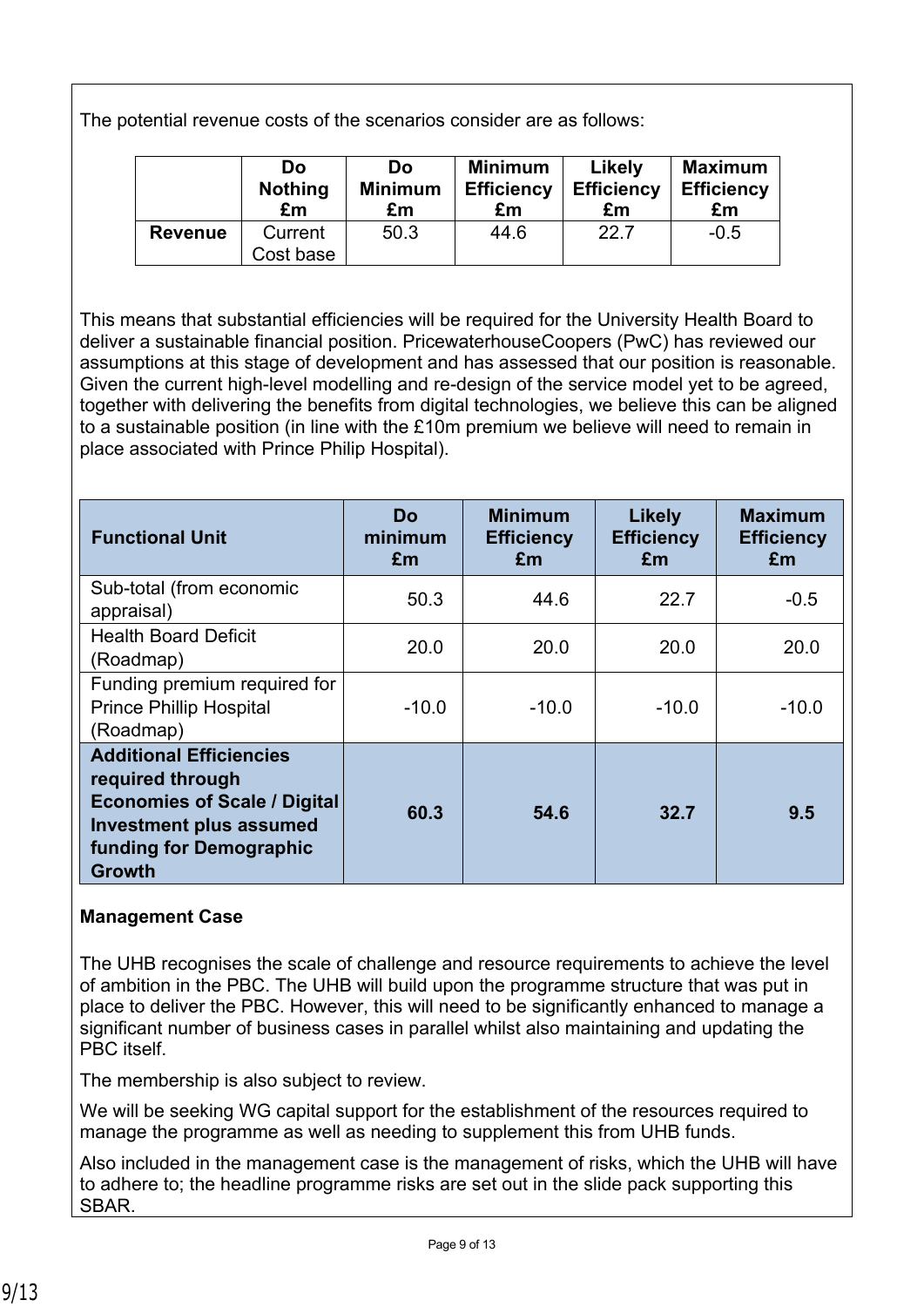The following programme timeline for the new urgent and planned care hospital has been developed:

| <b>Milestone</b>                                                                    | <b>Urgent and PlannedCare Hospital</b> |
|-------------------------------------------------------------------------------------|----------------------------------------|
| <b>PBC Submission</b>                                                               | End January 2022                       |
| PBC Endorsed (for purposes of progression)                                          | March-May 2022                         |
| OBC team selected (BfW<br>framework)                                                | May $-$ July 2022                      |
| Preferred site confirmed (potentially subject to<br>consultationand heads of terms) | <b>By July 2022</b>                    |
| Option to purchase                                                                  | July/August 2022                       |
| <b>Outline Planning Application</b>                                                 | Dec 2023                               |
| <b>OBC Submission</b>                                                               | End January 2024                       |
| <b>Outline Planning Approval</b>                                                    | End May 2024                           |
| OBC Approval (WG)                                                                   | Mid July 2024                          |
| <b>FBC Submission</b>                                                               | Mid-March 2026                         |
| FBC Approval (WG)                                                                   | Early June 2026                        |
| Purchase<br>Site completion                                                         | Mid July 2026                          |
| Start on site                                                                       | August 2026                            |
| <b>Construction Completion</b>                                                      | End May 2029                           |
| Commissioning                                                                       | June - October 2029                    |
| Opening                                                                             | End October 2029                       |

The UHB are conscious of the significant amount of work required to provide the clinical and non-clinical service details to support the development of robust Outline Business Cases. The Programme Team and Transformation Team are working to define the outputs required to commence that process.

The UHB will work with Welsh Government to agree the funded resource schedule for the next stage of Programme development. In parallel, the UHB is considering the additional resources required for the successful development and delivery of the Programme, which might sit outside Welsh Government capital funding parameters.

## **Additional key issues:**

### **Land**

The UHB have identified, through public consultation, a zone between Narberth and St Clears as the optimum location for the proposed new hospital; the team's objective is to confirm the shortlist of sites in February 2022 and, through a transparent appraisal process with public representation, to identify a preferred site to recommend to the Board by July 2022.

The team has incorporated learned lessons from experience elsewhere in the UK and is working with appointed specialist advisors to ensure a robust methodology and evidence base for the appraisal.

A Shortlist Appraisal Group will be established to conduct the appraisal, including agreeing the criteria and weightings and finally undertaking the scoring of site options.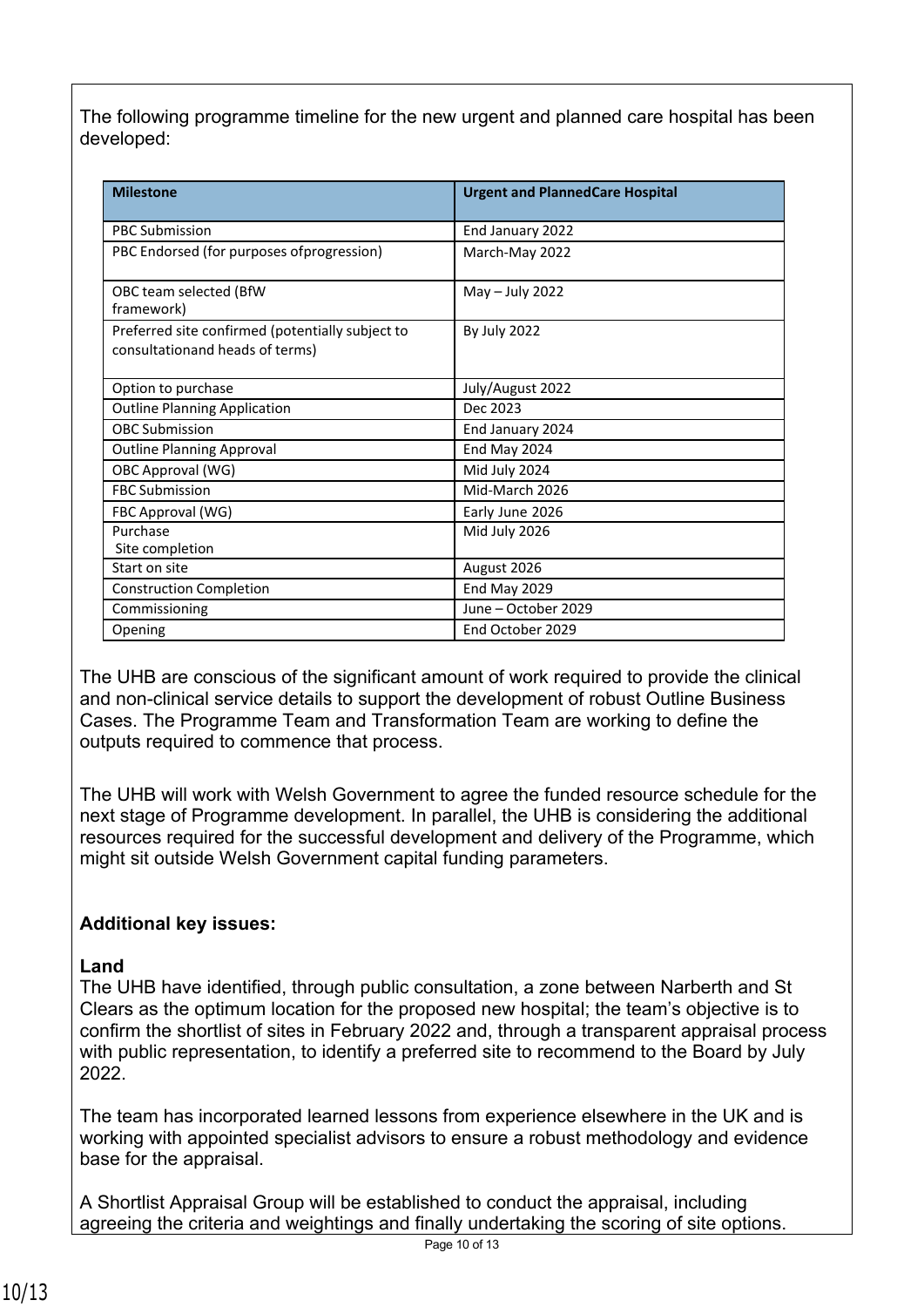The group will include a minimum of 52% public representation. This is not the decisionmaking group but will report its recommendations to the Board.

# **Transport**

Transport was identified as a key area of public concern during the consultation process carried out in 2018. To address these concerns, transport forms a core component of the programme planning process.

Transport is the subject of an annex to the PBC which is available for review, and which addresses at an early stage planning issues that will need to be managed with reference to the wider transport infrastructure. It also focuses on the specific issues relating to the transport planning implications associated with the new urgent and planned care hospital.

A Transport Workstream was established to support the work of the PBC in April 2021. The workstream aims to identify current transport facilities and how transport provision may need to adjust to support the clinical changes proposed as a part of the new model of care.

Key considerations include:

- Ensuring that the objectives of the NHS Wales decarbonisation strategy are factored into our future service development and there is an emphasis on low carbon transport and delivering the green health agenda;
- Recognising the vision set out within the Wales Transport Strategy and ensuring that the key principles set out in the strategy are factored into the AHMWW programmes transport design principles with emphasis on encouraging and helping to facilitate greater active and public transport;
- Ensuring that travel distances and times to access care services are minimised as far as possible and that transport provision reflects the need to develop more integrated and holistic healthcare services across both acute and community sites.

We recognise the importance of patients, visitors and staff being able to access services wherever they are located. Whilst the emphasis of our Strategy is care closer to home there will nevertheless be implications associated with the location of the new Urgent and Planned Care Hospital.

## **How we will engage and communicate with people**

The UHB is committed to continuous engagement with our population on an ongoing basis

We will engage on any recommended service changes as they emerge in the business case process and potentially consult, working closely with Hywel Dda Community Health Council colleagues.

Our approach is underpinned by a commitment to target the seldom heard and engage in ways that are sensitive and appropriate to their needs and in this way, we will be most likely to meet the needs of our entire population.

'Teulu Jones' will also be used in communication materials to help demonstrate to people what proposals could mean for them.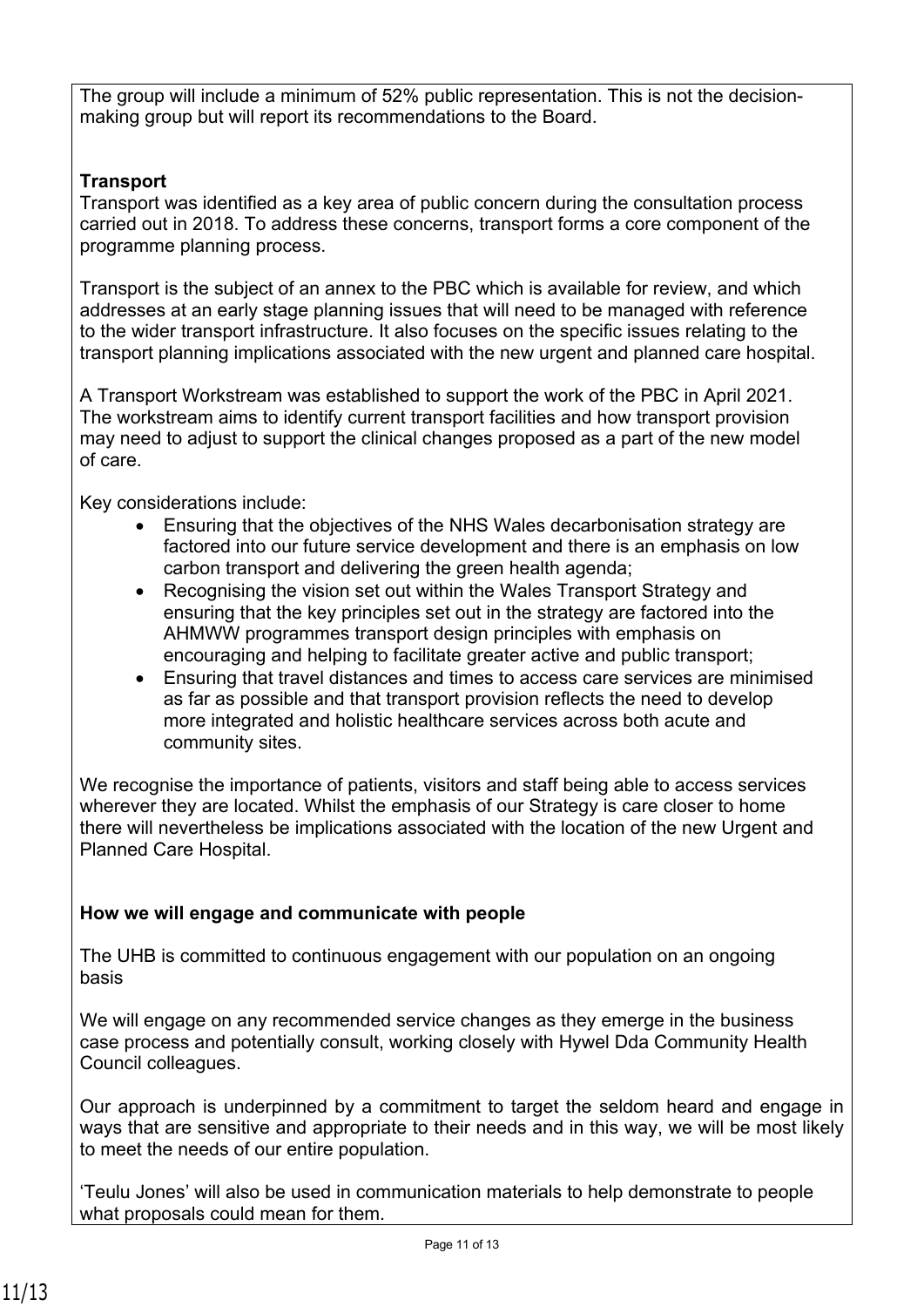### **Equalities and Health Impact Assessment and Integrated Impact Assessment**

We have undertaken an Equalities and Health Impact Assessment which is available as an annex to the PBC. The Equalities and Health Impact Assessment provides an overview of how the Programme might have positive and/or negative impacts on different groups of people with protected characteristics. The Assessment will be a living document and will provide ongoing assurance that there is no potential for discrimination against groups of people with protected characteristics, any negative consequences can be eliminated or minimised, and opportunities for promoting equality are maximised.

#### **Argymhelliad / Recommendation**

The Board is asked to approve the Programme Business Case for submission to Welsh Government.

| <b>Amcanion: (rhaid cwblhau)</b><br><b>Objectives: (must be completed)</b>                                                                                   |                                                                                       |
|--------------------------------------------------------------------------------------------------------------------------------------------------------------|---------------------------------------------------------------------------------------|
| Cyfeirnod Cofrestr Risg Datix a Sgôr<br>Cyfredol:<br>Datix Risk Register Reference and<br>Score:                                                             | Risk 1196 - Insufficient investment in<br>facilities/equipment/digital infrastructure |
| Safon(au) Gofal ac lechyd:<br>Health and Care Standard(s):                                                                                                   | 1.1 Health Promotion, Protection and Improvement                                      |
| <b>Amcanion Strategol y BIP:</b><br><b>UHB Strategic Objectives:</b>                                                                                         | All Strategic Objectives are applicable                                               |
| <b>Amcanion Llesiant BIP:</b><br><b>UHB Well-being Objectives:</b><br><b>Hyperlink to HDdUHB Well-being</b><br><b>Objectives Annual Report 2018-</b><br>2019 | 9. All HDdUHB Well-being Objectives apply                                             |

| <b>Gwybodaeth Ychwanegol:</b><br><b>Further Information:</b> |                                                                                                                                           |
|--------------------------------------------------------------|-------------------------------------------------------------------------------------------------------------------------------------------|
| Ar sail tystiolaeth:<br>Evidence Base:                       | A Healthier Mid and West Wales: Our future<br>generations living well.                                                                    |
|                                                              | The Strategic Discover Report – Applying the initial<br>learning from our pandemic response to the health<br>and care Strategy, July 2020 |
|                                                              | Building a healthier future after COVID-19 - Feedback<br>report on the public engagement 10 May to 21 June,<br>2021.                      |
| <b>Rhestr Termau:</b>                                        | Contained within the body of the report.                                                                                                  |
| <b>Glossary of Terms:</b>                                    |                                                                                                                                           |